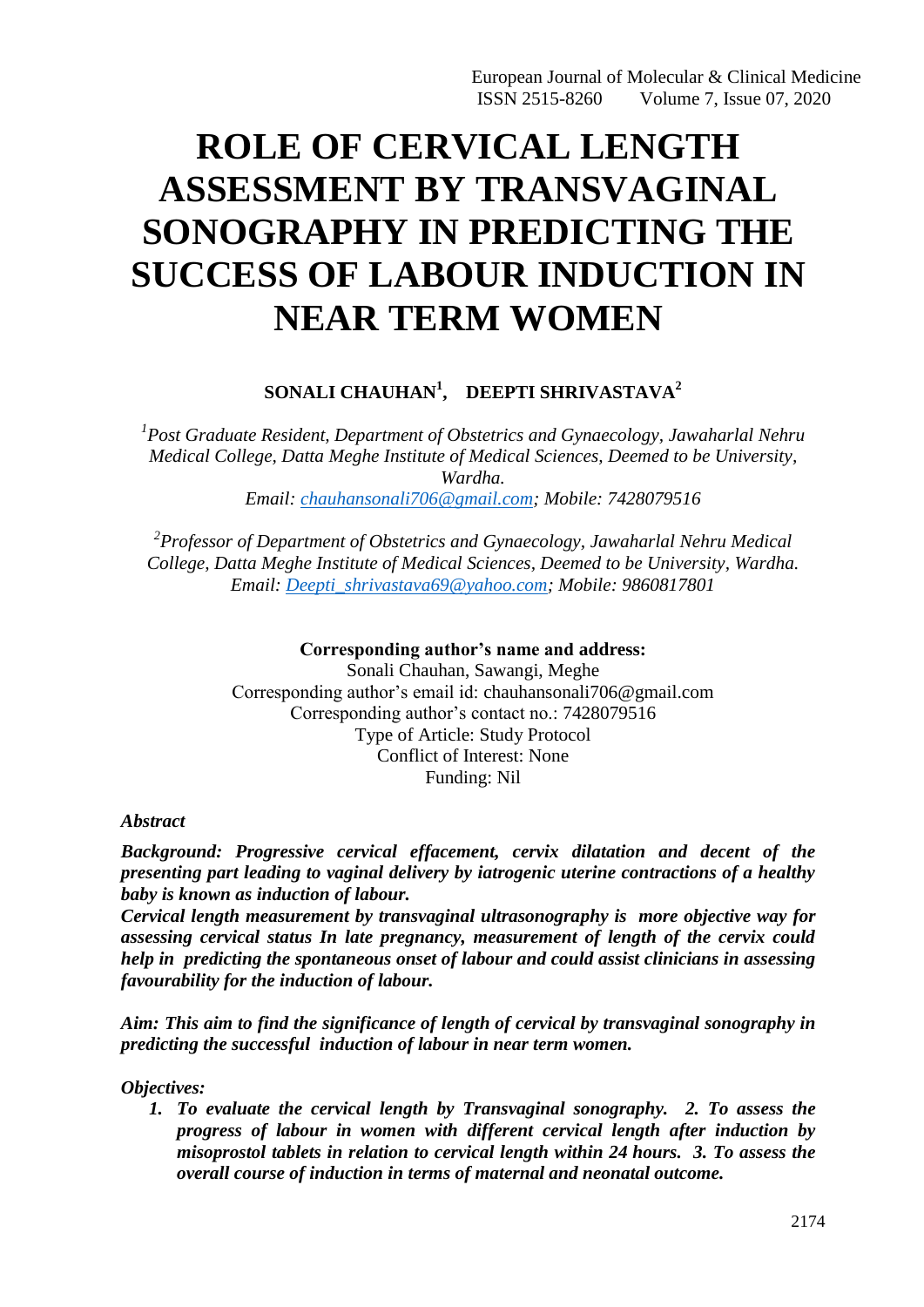*Material and methods:*

*In the study, Near term women undergoing induction of labour, will be subjected to history taking, examination and required investigations. A formula is used to measure the sample size, which has the desired level of accuracy, the desired level of confidence, and the approximate proportion of the attribute in the population. Total study participants will be selected among term pregnant primigravida women admitted for delivery after screening through inclusion and exclusion criteria. Prior to the enrolment, written informed consent will be obtained from eligible participants. Selected cases will be subjected to trans-vaginal sonography for cervical length assessment and routine digital examination and then induction of labour will be done with misoprostol.*

*Expected Results: Women having smaller cervical length are expected to have more favourable outcome of induction in comparison to women with longer cervix near term.*

*Keywords: Induction of labour, Cervical length, Transvaginal sonography*

## **INTRODUCTION**

Progressive cervical effacement, cervix dilatation and decent of the presenting part leading to vaginal delivery by iatrogenic uterine contractions of a healthy baby is known as induction of labour (1). Vaginal delivery before onset of spontaneous labour by iatrogenic stimulation of uterine contraction is Induction of labour (2).

Induced pregnancies for medical indications before or near term are about 15% (3). Indication for labor induction is when mother or fetus benefits outweigh those of continuing pregnancy, such as restriction of fetal growth, PROM, post-dated pregnancy or medical disorders with pregnancy and fetal death, etc. (3).

As gestational age advances, risks related to pregnancy also increases, at this time induction of labour seems to decrease the risk of caesarean section beyond 41 weeks of gestation and may be even earlier. Perinatal death and stillbirth rates can be reduced to significant level by labour induction after 41 weeks of completed gestation and not waiting for spontaneous labour . Complications related to preterms such as respiratory difficulties, infection, feeding, jaundice, admissions in NICU and perinatal mortality when labour induction is done prior 39 weeks in without any medical indications like intra uterine growth restrictions (IUGR), pre eclampsia ,or hypertension. Better outcomes are observed in women when induction of labour is done beyond 34 weeks and prior 37 weeks in women with hypertensive disorders like pre-eclampsia, eclampsia and pregnancy-induced hypertension, but it will have no eefect on outcome of baby.

The condition of the cervix is the most significant factor in predicting the probability of successful labour induction. In the evaluation of remodelling and ripeness of the cervix before labor induction, multiple methods were tried and newer methods are being pursued. Few research in asymptomatic pregnant women focused on the significance of cervical duration, primarily on the gestational timeframe very close to birth, either before labor induction or in post-date pregnancies (1).

The goal of this study is to observe the length of the cervix in near-term nulliparous women by transvaginal ultrasound examination and to determine if the measurements could be used in the prediction of labor induction.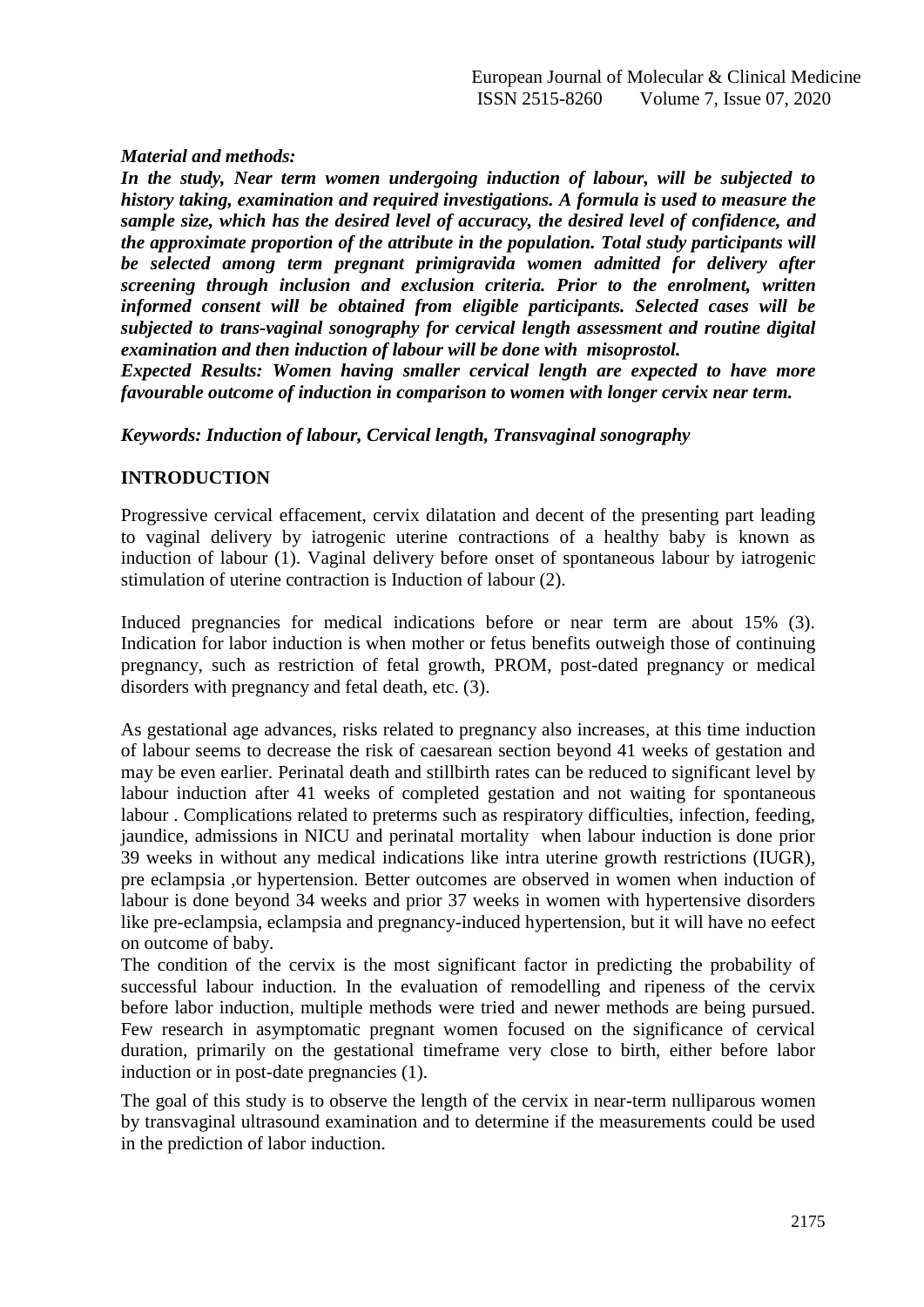## **RATIONALE:**

On an average 15% of women require induction of labour before spontaneous onset near term. Presently success of induction is predicted by pre induction NST and Bishop score.

Bishop score has got limitation of subjective error. Transvaginal cervical length measurement could be beneficial in this condition and handy objective component may lead to better predictive value.

For induction of labour, we will use misoprostol as an inducing agent. It is steady, inexpensive at ambient temperature and can be given through several routes, such as orally, vaginally, and sublingually. I would like to do the present study with this context.

## **AIM:**

This aim to find the significance of length of cervical by transvaginal sonography in predicting the successful induction of labour in near term women.

#### **OBJECTIVE:**

- 1. To evaluate the cervical length by Transvaginal sonography.
- 2. To assess the progress of labour in women with different cervical length after induction by misoprostol tablets in relation to cervical length within 24 hours.
- 3. To assess the overall course of induction in terms of maternal and neonatal outcome.

**Ethical approval** : Legal approval of the Institutional Ethics Committee will be obtained (IEC).

**Duration of Study**: 2 year.

Study design: Prospective observational study

Study Site: Department of Obstetrics and Gynaecology, AVBRH, Datta Meghe Institute of Medical Sciences, Sawangi (Meghe), Wardha.

Study Population – Pregnant women in the Obstetrics  $\&$  Gynaecology IPD unit, in the AVBRH hospital, Sawangi, Meghe, complying with research requirements for inclusion and exclusion.

#### **Inclusion criteria:**

- Signs of labor induction are post-term pregnancy,
- oligohydramnios,
- intrauterine growth restriction (IUGR),
- pre-eclampsia,
- intrauterine fetal death (IUFD),
- elevated vaginal leakage with intact membranes or a medical condition that warrants termination of pregnancy.
- Singleton pregnancy.
- Cephalic presentation.
- Average size baby.
- Pregnant women with Gestational age between 34-42 completed weeks.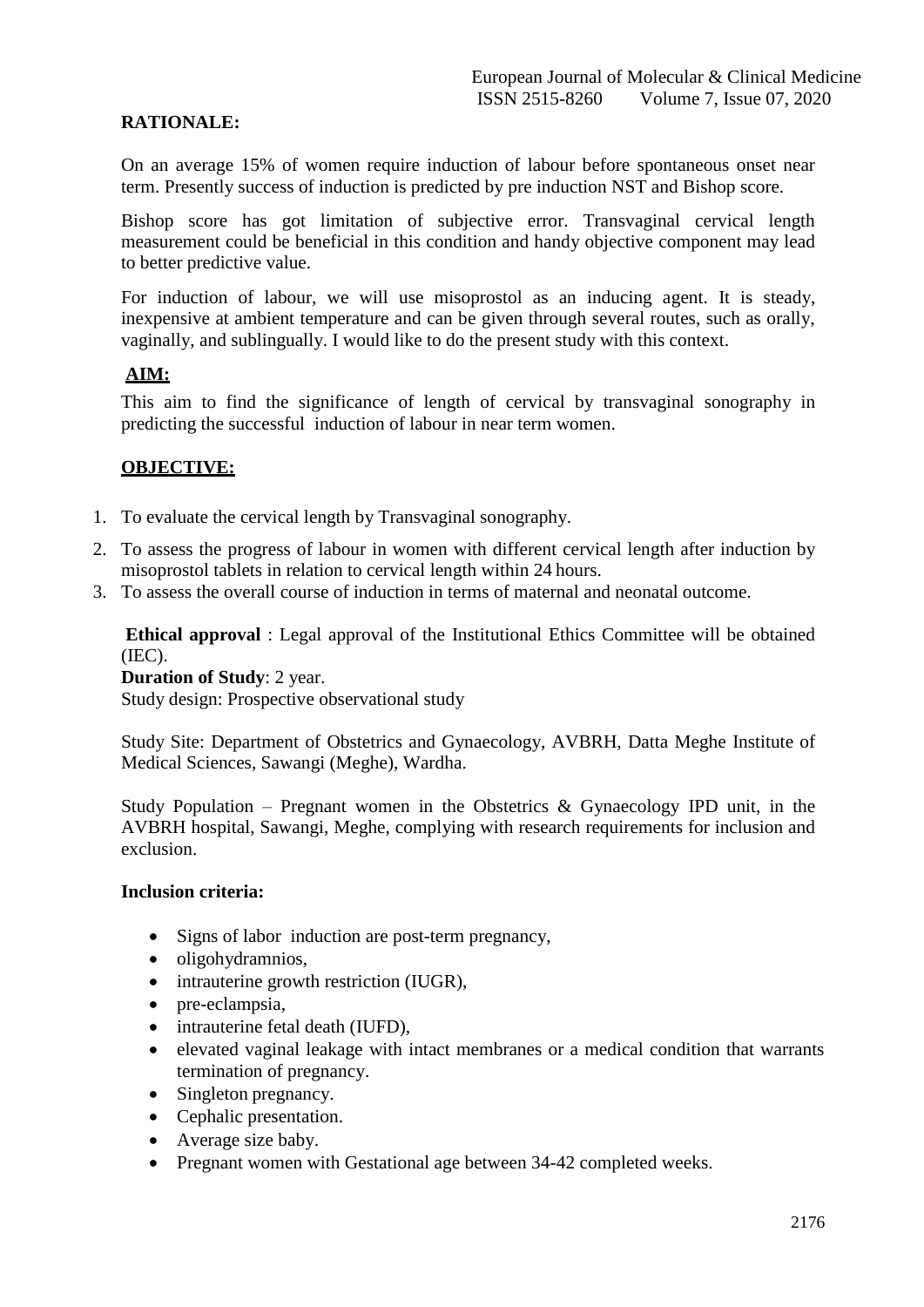- Reassuring NST pattern before induction.
- Women consenting for the study.

## **Exclusion criteria:**

- Onset of labour or true labour pains assessed by cervical changes.
- Any contraindication for induction of labour.
- Previously scarred uterus (uterus surgery).
- Cephalo-pelvic disproportion by clinical pelvimetry
- Amniotic fluid index Less than 5 that is severe oligohydramnios
- Multiple gravid uterus.
- Fetus Grows beyond a specific threshold (weighing above  $4kg$ )
- Placenta previa.
- Any fetal complication detected before induction e.g., fetal distress, bradycardia, congenital malformation etc.
- Women not willing to participate.

Sample size: The sample size was determined using the formula, after assuming a 95 percent confidence interval and a 6 percent error margin.

 $n=z21-\alpha/2.P.(1-P)/d2$ in which z21- $\alpha$  is the level of significance at 95 % confidence interval =1.96 P= 10 %=0.1 D= desired error of margin=5%=0.06 Power of the test=80 %  $n = 1.962x0.1x(1-0.1)/0.062$ 

 $=96.04$ 

The sample size of 100 will be considered in the study. For expected 4% loss of subjects due to any reasons during study.

## **METHODOLOGY**

In the study, Near term women undergoing induction of labour, will be subjected to history taking, examination and required investigations. A formula is used to measure the sample size, which has the desired level of accuracy, the desired level of confidence, and the approximate proportion of the attribute in the population. Total study participants will be selected among term pregnant primigravida women admitted for delivery after screening through inclusion and exclusion criteria. Prior to the enrolment, written informed consent will be obtained from eligible participants. Selected cases will be subjected to trans-vaginal sonography for cervical length assessment and routine digital examination and then induction of labour will be done with misoprostol.

For all women in the lithotomy role study group, TVS will be performed, the vaginal probe will be implanted under direct visualization, and the urinary bladder will be evacuated. The midline sagittal plane of the cervix wiil was identified by the amniotic fluid, presenting part, and pulled back by the vaginal probe until the lightest touch provided a clear image of the cervical canal with the proximal one-third of the ultrasound image fixing the inner cervical os. To get the best longitudinal axis of the cervix, the probe will be shifted slightly. The CL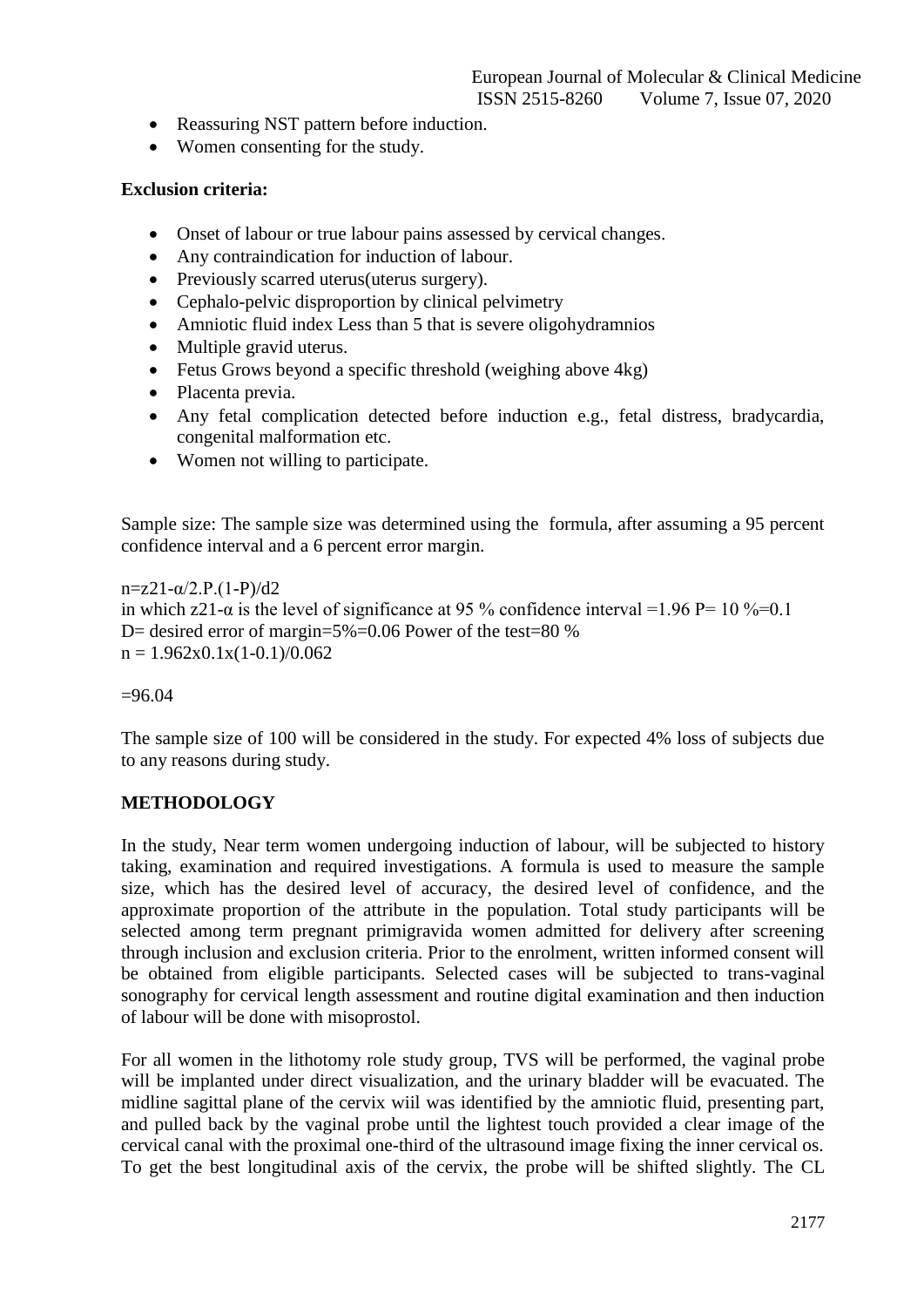#### European Journal of Molecular & Clinical Medicine ISSN 2515-8260 Volume 7, Issue 07, 2020

calculation will be correct when the following conditions are met. The sagittal plane of the cervix makes it possible to imagine the entire length of the cervical canal. Cursors placed in precise contact with the closing points of the internal and external cervical os in the absence of excess pressure on the ultrasound probe. The TVS probe of 7.5Hrtz with condom over it will be used for transvaginal sonography device to measure the duration from internal os to external os. Any funneling and dilatation is noted. Cervical length will be noted in mm and tabulated at the difference 5mm gradients.

Induction of labor shall be carried out with the aid of a tablet of 25mcg of Misoprostol (Misoprost, Cipla Ltd 289, JBB Marg, Mumbai 400008) which is put into the posterior fornix and then repetition can be done for a maximum of five doses at intervals of 3 hours or until the women enters into the active stage of labor, defined by dilatation of cervix by 3 cm , 70 per cent uterine contraction effacement, or 70 per cent uterine contraction effacement. If the subject does not enter into the active stage even after five doses of misoprostol, the failure to induce misoprostol will be deemed to have failed.

By carefully monitoring the labour phase, the chances of fetal distress and uterine hyperstimulation will be controlled. In this study, the primary outcome will be evaluated by successful induction of labor and vaginal delivery within 24 hours.

The primary outcome variable is the duration and induction of the latent process to the delivery interval.

The secondary variable will be overall maternal and fetal outcome after induction.

With the help of EPI-6 and SPSS version 20 software, statistical analysis and data analysis will be carried out. Fisher's precise and student's t-test will be used to compare the transvaginal sonography and Bishop's score measurements along with the primary and secondary results in the univariate analysis. Utility of cervical ultrasound measurement and the score of Bishop in independently predicting active labor induction (vaginal delivery will be performed by analysis of bivariate logistic regression within 24 hours).

## **EXPECTED OUTCOME**

Women having smaller cervical length are expected to have more favourable outcome of induction in comparison to women with longer cervix near term. Total number of vaginal deliveries and total number of caesarean sections will be calculated from total number of induced patients and their relation with cervical length at term will be assessed. Sensitivity, specificity, positive and negative predictive value and efficacy will be calculated. The maternal and fetal outcome will also be assessed.

#### **DISCUSSION:**

Complications linked to childbirth induction include prolonged labor, failure of induction and an increased risk of Cesarean delivery, and the probability of these complications is greatly affected at the beginning of induction by the state of the cervix3-5. Several methods, including the use of prostaglandin analogs and mechanical dilators, have been suggested to minimize the Cesarean delivery rate and other complications associated with labor induction in patients with an unripe cervix.

Because of the controversial assessment of cervical nature by various examiners, there is limited predictive value of the Bishop's score for the result of labour induction, hence more chances of subjective error. The overall bishop score is assessed by a trained professional of the following five components by manual vaginal examination;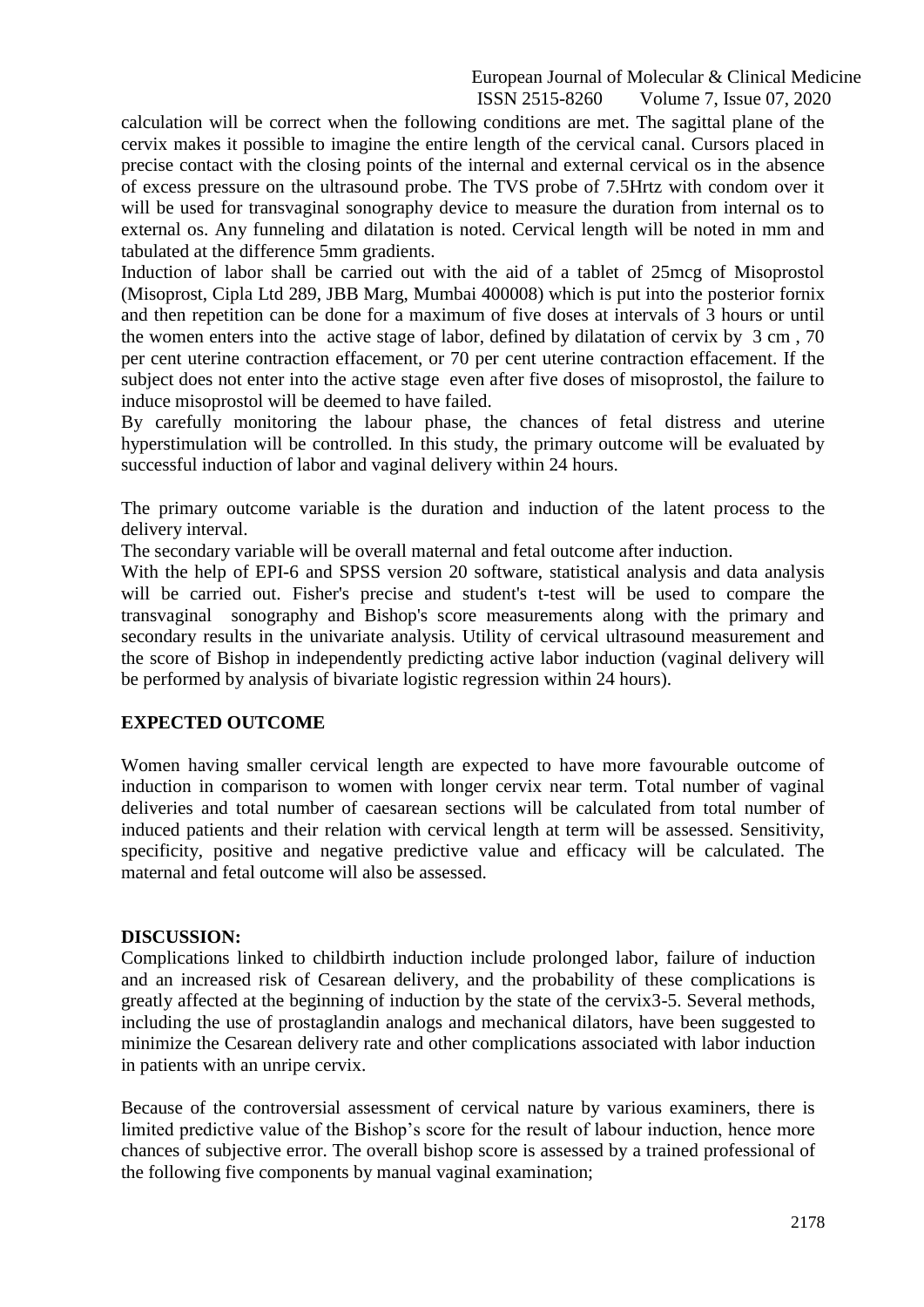- In centimeters cervical dilatation
- As a percentage cervical effacement
- Consistency of cervix
- Position of cervix
- Station of the fetal head in reference with pelvic bone.

With a score of 5 or less, it is unlikely that labour will begin without induction. It indicates that labour will most likely start spontaneously with a score of 9 or more. For clinical management, ratings between 5 and 9 require additional attention and professional judgment.

According to the Revised Bishop pre-induction cervical scoring system, the length of the cervix was replaced by the length of the cervix in cm, with the following scores: 0 for  $>3$ cm, 1 for  $>2$  cm, 2 for  $>1$  cm, 3 for  $>0$  cm. Cervical length can be faster and more accurate to test and have less inter-examiner variability in contrast to cervical effacement.

50% of cervical length is made up by supravaginal portion of cervix. Cervical length measurement by transvaginal ultrasonography is more objective way for assessing cervical status (5). In late pregnancy, cervical length assessment could assist in predicting the spontaneous initiation of labor and could assist clinicians in determining favorability for labor induction. Maternal oligohydramnios, bladder filling, obesity, attenuated echoes of the fetal head or artificially lengthened cervical measurements induced by bladder compression do not impact transvaginal sonography in comparison to transabdominal sonography, so transvaginal sonography is more widely used (6).

In nulliparous women, longer period of induced labour is seen and this is usually attributed to late acceleration process incidence than in parous women (7). Transvaginal sonography (TVS) assessed pre-induction cervical ripeness is a more feasible alternative to the conventional Bishop ranking, since it is considered to be easy to learn reproducible and no contrast between intra- and interobserver due to image documentation (8) . Few of the related studies of transvaginal sonography were reported(9-12).

Methods used for Induction of labour (13,14,15) are prostaglandin misoprostol, dinoprostone, cervidil, Cytotec; 16,16,- dimethylprostaglandin E2, Prepidil, Carboprost or hemabate, prostin, oxytocin, amniotomy, membrane sweeping or membrane stripping, laminaria, balloon catheter or Foley catheter, hygroscopic dilators, dilapan, saline injection, nipple stimulation, intercourse, acupuncture, herbs,castor oil.

In labour induction (IOL), oral misoprostol is used and is quickly gaining popularity in environments where resources are scarce be as it is inexpensive, stable at room temperatures, and simpler to administer compared to oxytocin and dinoprostone.

Misoprostol, an analogue of prostaglandin E1, which was used originally for the prevention of peptic ulcer disease which result by the use of non-steroidal anti-inflammatory drugs (NSAIDS), is now commonly used as an IOL agent (labour agent induction). Following the accidental discovery of causing uterine contractions in early pregnancy, the use of misoprostol in obstetrics has gained significant popularity. The FDA updated its initial misoprostol labeling in April 2002 and approved its use in pregnancy. Misoprostol has some possible benefits when compared to other prostaglandins. It is stable, inexpensive at ambient temperature and can be given through various routes, such as orally, vaginally, sublingually and buccal.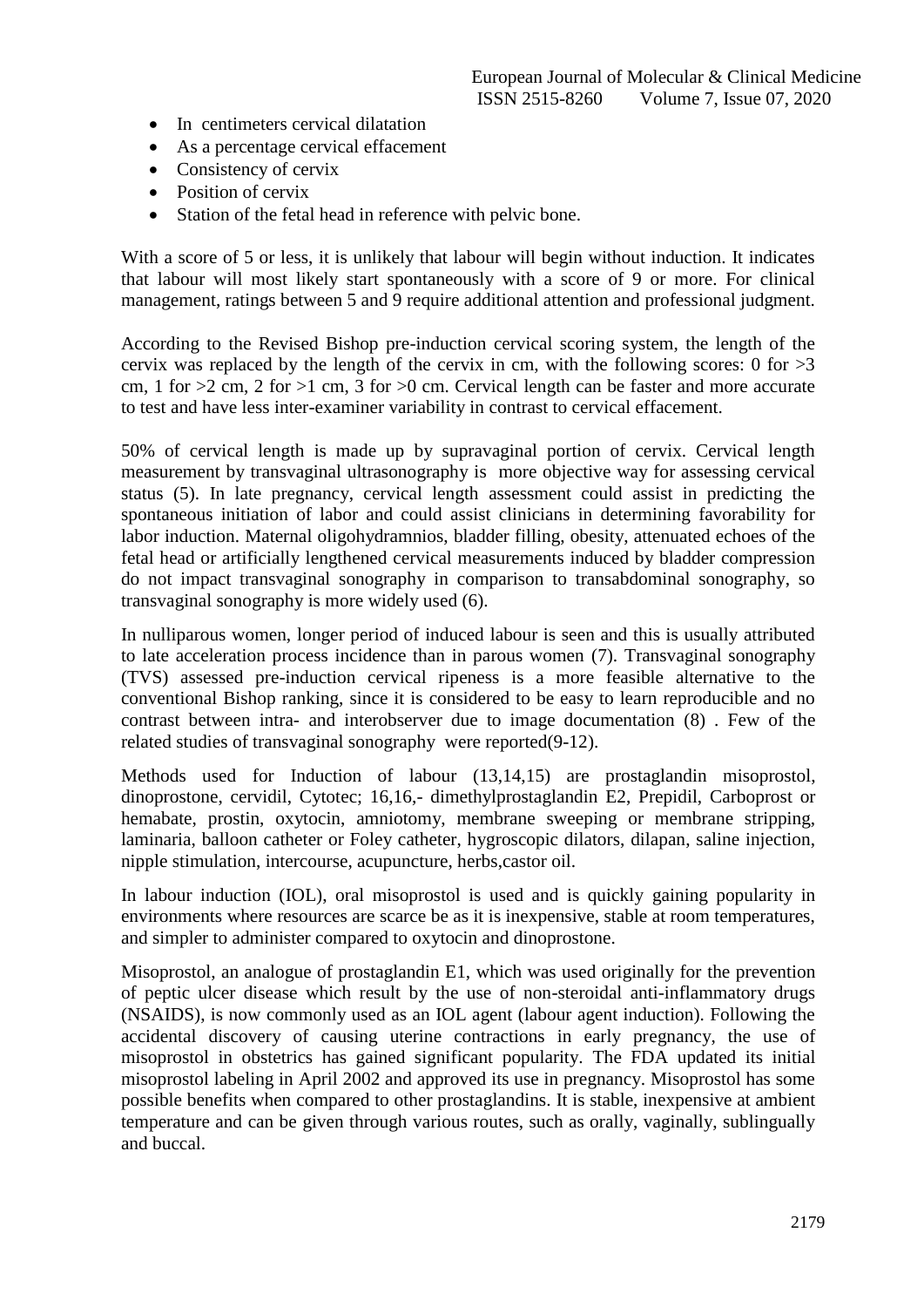## **REFERENCES:**

- [1] Shreya MS, Savitha C. Significance of transvaginal sonographic assessment of cervical length before induction of labour. International Journal of Reproduction, Contraception, Obstetrics and Gynecology.;7(9):3703.
- [2] Mukherji J, Bhadra A, Ghosh SK, Hazra A, Anant M, Bhattacharya SK, et al. Cervical length measurement in nulliparous women at term by ultrasound  $\&$  its relationship to spontaneous onset of labour. :11.
- [3] Kant RH, Bashir A, Gupta S. Study of Transvaginal Sonographic Assessment of Cervix in Predicting the Success of Labour Induction in Nulliparous Women. 2016:18(1):6.
- [4] Meijer-Hoogeveen M, Roos C, Arabin B, Stoutenbeek P, Visser GHA. Transvaginal ultrasound measurement of cervical length in the supine and upright positions versus Bishop score in predicting successful induction of labour at term. Ultrasound Obstet Gynecol. 2009 Feb;33(2):213–20.
- [5] Sf E-M. Cervical Length Versus Modified Bishop's Score for Prediction of Successful Labour. J Basic Clin Reprod Sci. 2017;6(1):6.
- [6] Yang SH, Roh CR, Kim JH. Transvaginal Ultrasonography for Cervical Assessment Before Induction of Labour. J Ultrasound Med. 2004 Mar:23(3):375–82.
- [7] Levast F, Legendre G, Hachem HE, Saulnier P, Descamps P, Gillard P, et al. A mathematical model to predict mean time to delivery following cervical ripening with dinoprostone vaginal insert. Sci Rep. 2019 Dec;9(1):9910.
- [8] Fuchs F, Bouyer J, Fernandez H, Frydman R, Senat M. OP01.02: Ultrasound cervical length measurement for the prediction of delivery before 32 weeks in emergency cerclage for cervical insufficiency: Oral poster abstracts. Ultrasound Obstet Gynecol. 2009 Sep;34(S1):62–62.
- [9] Phatak, S., D. Shrivastav, G. Marfani, S. Daga, K. Madurwar, and S. Samad. "Transvaginal Sonography and Elastography Evaluation of Ectopic Pregnancy." *Journal of Datta Meghe Institute of Medical Sciences University* 14, no. 2 (2019): 86–89. [https://doi.org/10.4103/jdmimsu.jdmimsu\\_13\\_19.](https://doi.org/10.4103/jdmimsu.jdmimsu_13_19)
- [10] Wankhade, A., S. Vagha, S. Shukla, A. Bhake, S. Laishram, D. Agrawal, N. Rastogi, and M. Wankhade. "To Correlate Histopathological Changes and Transvaginal Sonography Findings in the Endometrium of Patients with Abnormal Uterine Bleeding." *Journal of Datta Meghe Institute of Medical Sciences University* 14, no. 1 (2019): 11–15. [https://doi.org/10.4103/jdmimsu.jdmimsu\\_70\\_18.\](https://doi.org/10.4103/jdmimsu.jdmimsu_70_18./)
- [11] Roy, M., U.L. Gajbe, B.R. Singh, and P. Thute. "Morphometric Measurement of Fetal Femur Length for the Prediction of Gestational Age in the Ii Nd and Iii Rd Trimester of Pregnancy by Ultrasonography." *Journal of Datta Meghe Institute of Medical Sciences University* 12, no. 3 (2017): 187–90. [https://doi.org/10.4103/jdmimsu.jdmimsu\\_71\\_17.](https://doi.org/10.4103/jdmimsu.jdmimsu_71_17)
- [12] Gadge, A., N. Acharya, S. Shukla, and S. Phatak. "Comparative Study of